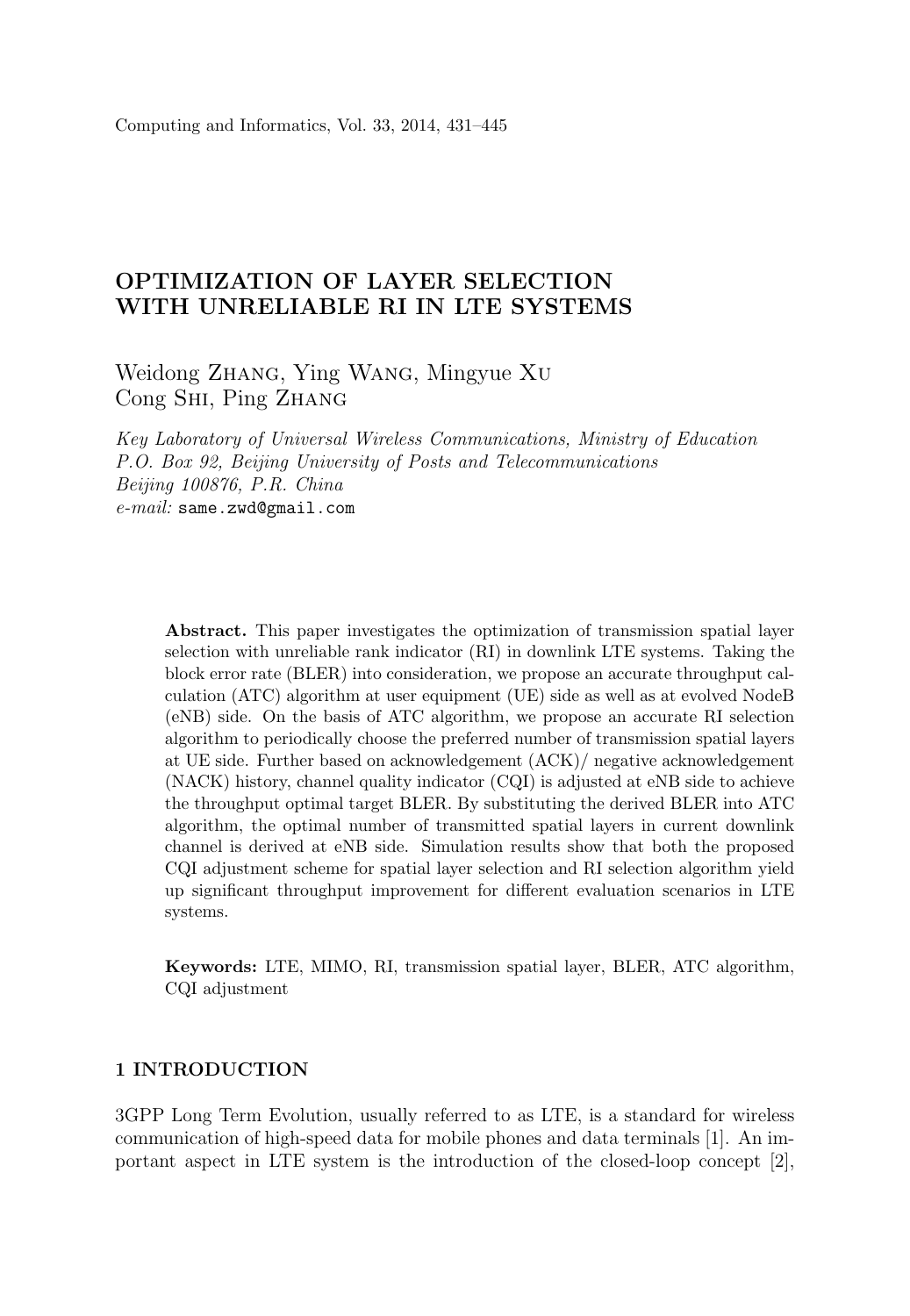which requires the calculation of channel state information (CSI) at the transmitter. With the presence of perfect CSI, closed-loop systems provide the dynamical transmission modes control to perform channel adaption [3]. Even in the partial and/or imperfect CSI scenarios, LTE system performance can be improved significantly using the adaptive closed-loop algorithm [4].

In LTE system, the user equipment (UE) monitors the preferred transmission spatial layers and periodically reports this CSI information to the evolved NodeB (eNB) in physical uplink control channel (PUCCH). This feedback, called Rank Indicator (RI), is an indication of the number of the optimal transmission spatial layers on the current downlink wireless channel [3]. However, the reporting RI involves several technical challenges in LTE systems. Considering that RI is calculated at UE side and reported to eNB in PUCCH, the important factors that affect the reliable reporting RI can be typically classified as follows:

- 1) Unreliable measurement problem caused by the inaccurate RI selection algorithm at UE side. Typically, if the reporting RI is selected inaccurately, both of spatial multiplexing and link adaption would be unreliable in downlink transmission.
- 2) Unreliable feedback problem caused by the feedback delay and period interval. In case RI reporting is configured in physical uplink control channel (PUCCH), the periodic reporting interval of RI is set to several standardized values [2]. Moreover, the feedback delay of RI is needed to be considered in actual transmission. Based on the above-mentioned analysis, according to the received reporting RI, the transmission spatial layer selected by eNB is unsuitable for the current channel condition.

The objective of this paper is to study accurate RI selection algorithm at UE side and further adapt transmission for the feedback delay and period interval of RI reporting feedback at eNB side.

Firstly, we attempt to solve the unreliable measurement problem of reporting RI at UE side. Bai et al. [5] focused on the implementation of RI selection algorithm in LTE systems, and illustrated the comparison with different RI calculation schemes. Schwarz et al. [6, 7] jointly evaluated the precoding matrix indicator (PMI) and RI based on a mutual information metric, to reduce the computational burden for the UE. The above-mentioned references [5]–[7] studied a variety of techniques to select the values of RI and have not considered the block error rate (BLER) for each transmission spatial layer in actual transmission. However, to achieve the actual throughput of LTE system, the BLER in each transmission should be evaluated according to [8]. In this paper, we propose an accurate throughput calculation (ATC) algorithm by taking the BLER into consideration. Here, the BLER of each transmission spatial layer is derived by using the effective exponential SINR mapping (EESM) algorithm and curve of system to link level interface at UE side as well as at eNB side. After that, to maximize the system throughput, the optimal number of transmission spatial layers for current downlink wire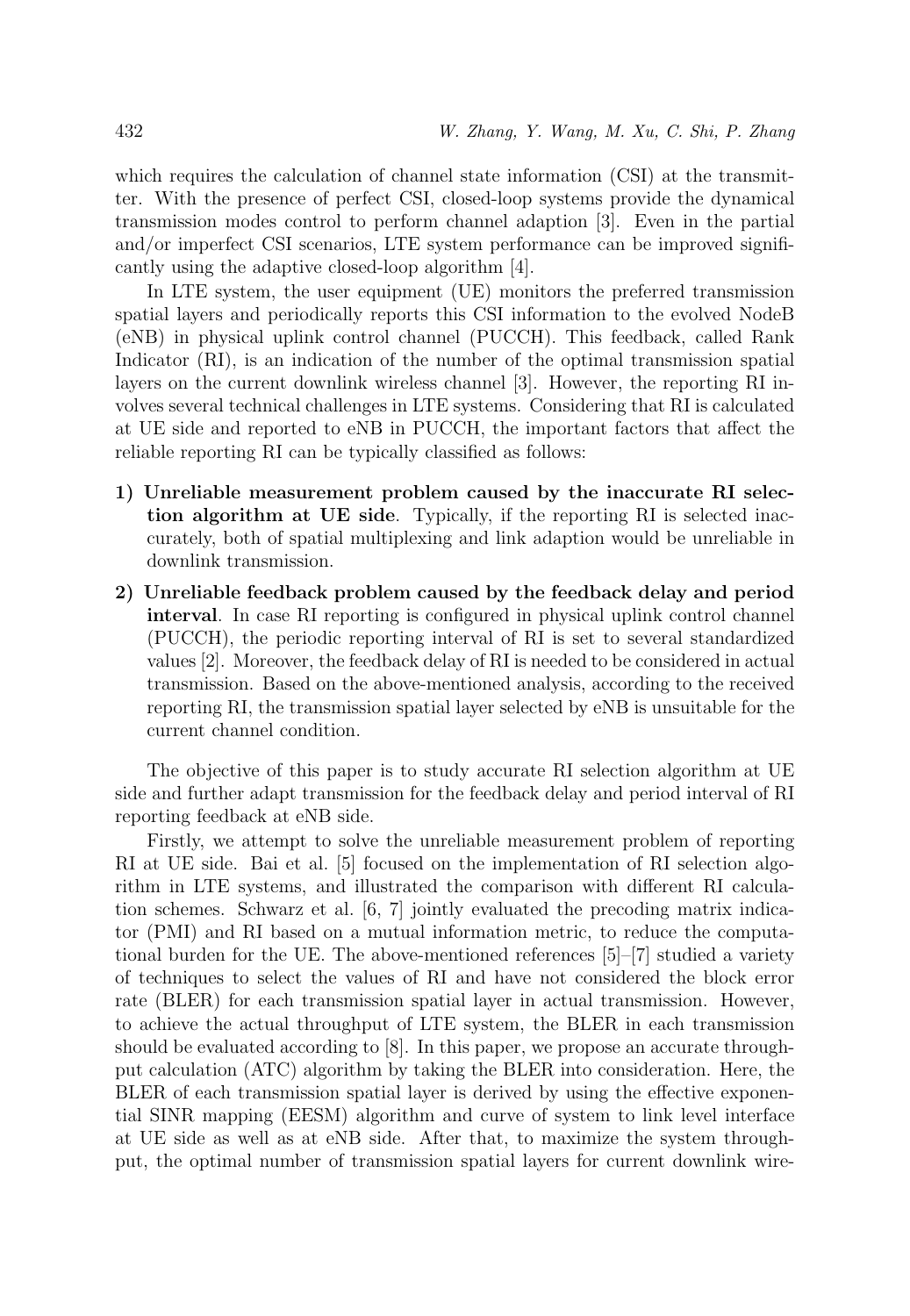less channel is obtained. Meanwhile, the reporting RI is transmitted from UE to eNB.

Secondly, we attempt to solve the unreliable measurement and feedback problem of reporting RI jointly at eNB side. Since eNB has no knowledge about the BLER for each transmission spatial layer in actual transmission, the channel quality indicator (CQI) is adjusted based on ACK/NACK history to achieve a given target BLER. Consequently, the proposed ATC algorithm can be implemented to select the optimal number of transmission spatial layers at the eNB. Note that the reporting RI is unutilized at eNB side in this case.

The rest of the paper is organized as follows. Section 2 introduces the LTE system model. Section 3 elaborates the ATC algorithm and RI selection algorithm at UE side. Section 4 proposes a CQI adjustment scheme for spatial layer selection at eNB side. In Section 5, we study the efficacy of the optimization selection schemes for transmission spatial layers using a LTE system-level simulator which are compared with no optimization scenarios. Section 6 concludes the paper.

## 2 SYSTEM MODEL



Figure 1. eNB and UE transmission principle of LTE systems

We consider a downlink signal user MIMO (SU-MIMO) system with  $N_t$  transmit antennas and  $N_r$  receive antennas at each active user, where  $N_t = 4$  and  $N_r = 2$ , respectively. The MIMO channel is typically modeled by  $H_l \in \mathbb{C}^{N_r \times N_t}$  in the  $l^{\text{th}}$ eNB, and the received signal vector can be written as [9]:

$$
r_l = H_l F_l s_l + \widetilde{H}_l \widetilde{s}_l + n,\tag{1}
$$

in which the second term represents the co-channel interference (CCI) caused by other eNBs, and the third term is the additive white Gaussian noise.  $s_l \in \mathbb{C}^{N_s \times 1}$ denotes the desired transmit vector, where  $N_s$  represents the number of transmission spatial layers. Close-loop SU-MIMO system is considered in this paper, thus  $s_l$  is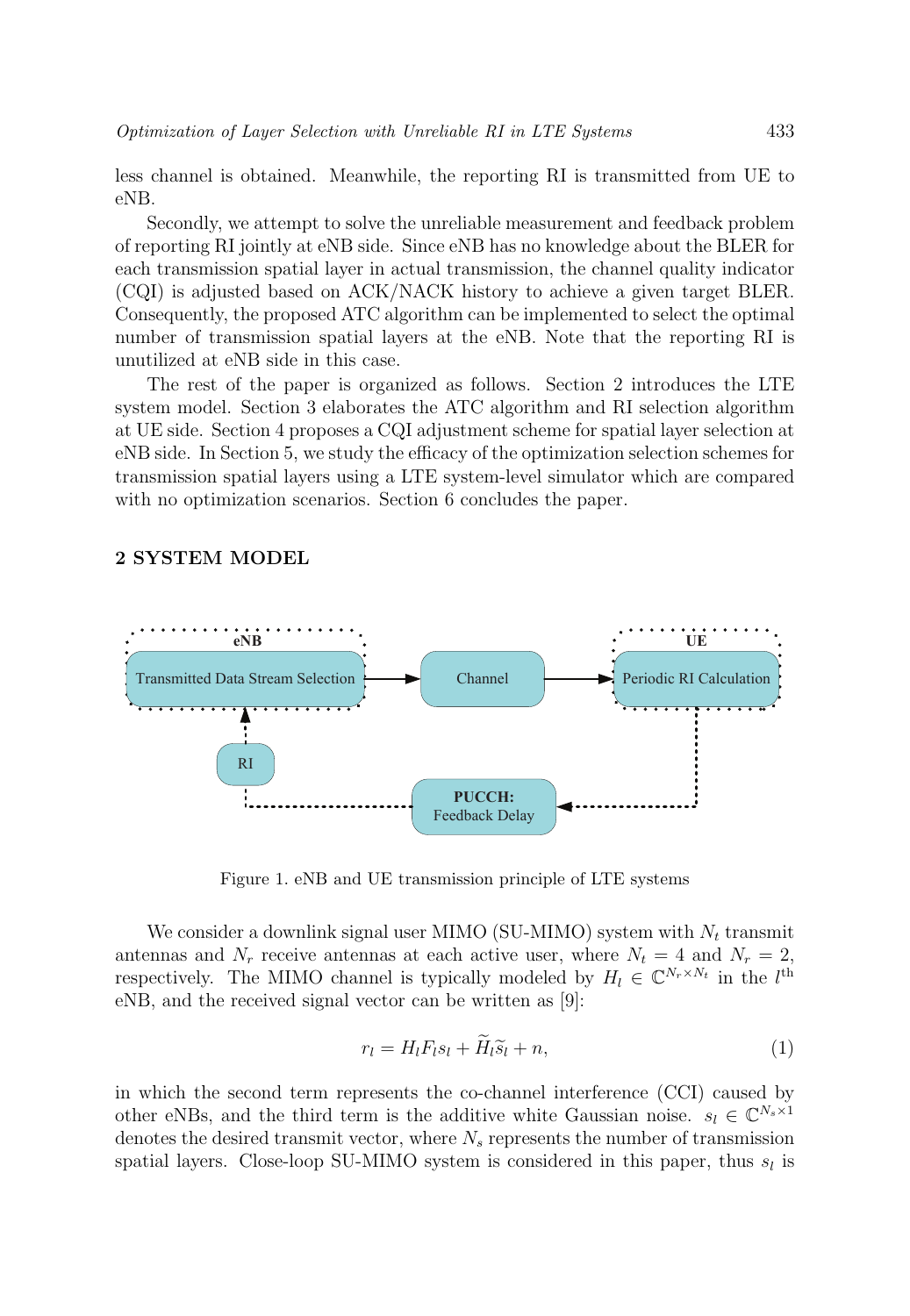pre-multiplied by a precoding matrix  $F_l \in \mathbb{C}^{N_t \times N_s}$  before entering into the MIMO channel. Here,  $F_l$  is selected based on codebook mapping in LTE system [2].

Considering the number of total serving eNBs is L,  $H_l$  and  $\tilde{s}_l$  are, respectively, defined as the MIMO channel and pre-multiplied transmit vector from all eNBs other than eNB l combined:

$$
\widetilde{H}_l = [H_1, \ldots, H_{l-1}, H_{l+1}, \ldots, H_L], \n\widetilde{s}_l = [(F_1s_1)^T, \ldots, (F_{l-1}s_{l-1})^T, (F_{l+1}s_{l+1})^T, \ldots, (F_Ls_L)^T]^T.
$$

The transmission principle used in LTE systems is depicted in Figure 1 and can be carried out in the following two steps:

Step 1: UE calculates the preferred number of transmitted spatial layers periodically and reports RI to eNB.

Based on Equation (1), using the maximum channel capacity (Max-CP) criterion based RI selection algorithm, UE periodically selects the RI such that the instantaneous system capacity can be maximized [10, 11]. In case the  $m<sup>th</sup>$  RB is allocated to UE k in eNB l, the MIMO channel  $H_l$  and transmit vector  $s_l$ can be respectively expressed as:  $H_l^{(k,m)}$  and  $s_l^{(k,m)}$ . Further, the numbers of transmission spatial layers are equal for all available resource blocks (RBs) of one UE [10], where RB is defined as transmit time-frequency channel in LTE systems [2]. Consequently, the RI value  $N_R$  for UE k can be selected as:

$$
N_R = \underset{N_s \in 1, \cdots, \min(N_r, N_t)}{\arg \max} \sum_{m=1}^{M_k} C\left(s_l^{(k,m)}\right), s_l^{(k,m)} \in \mathbb{C}^{N_s \times 1},\tag{2}
$$

where  $C(\cdot)$  is defined as capacity calculation function, and  $M_k$  denotes the available RBs for UE k. The preferred  $N_R$  would be reported to eNB in PUCCH.

Note that the BLER is not considered in the traditional calculation algorithm of transmission throughput at UE side. Consequently, under the Max-CP criterion, the RI calculation is inaccurate.

Step 2: Based on the received reporting RI, eNB selects the number of transmission spatial layers to transmit the desired signals for UE.

Note that eNB periodically receives the reporting RI, which is delayed in PUCCH. Based on the reporting RI, the transmission spatial layer selected by eNB is unreliable for the current channel condition, leading to a certain performance degradation in downlink transmission.

In the following, we will handle the unreliable RI reporting problem mentioned in Step 1 and Step 2.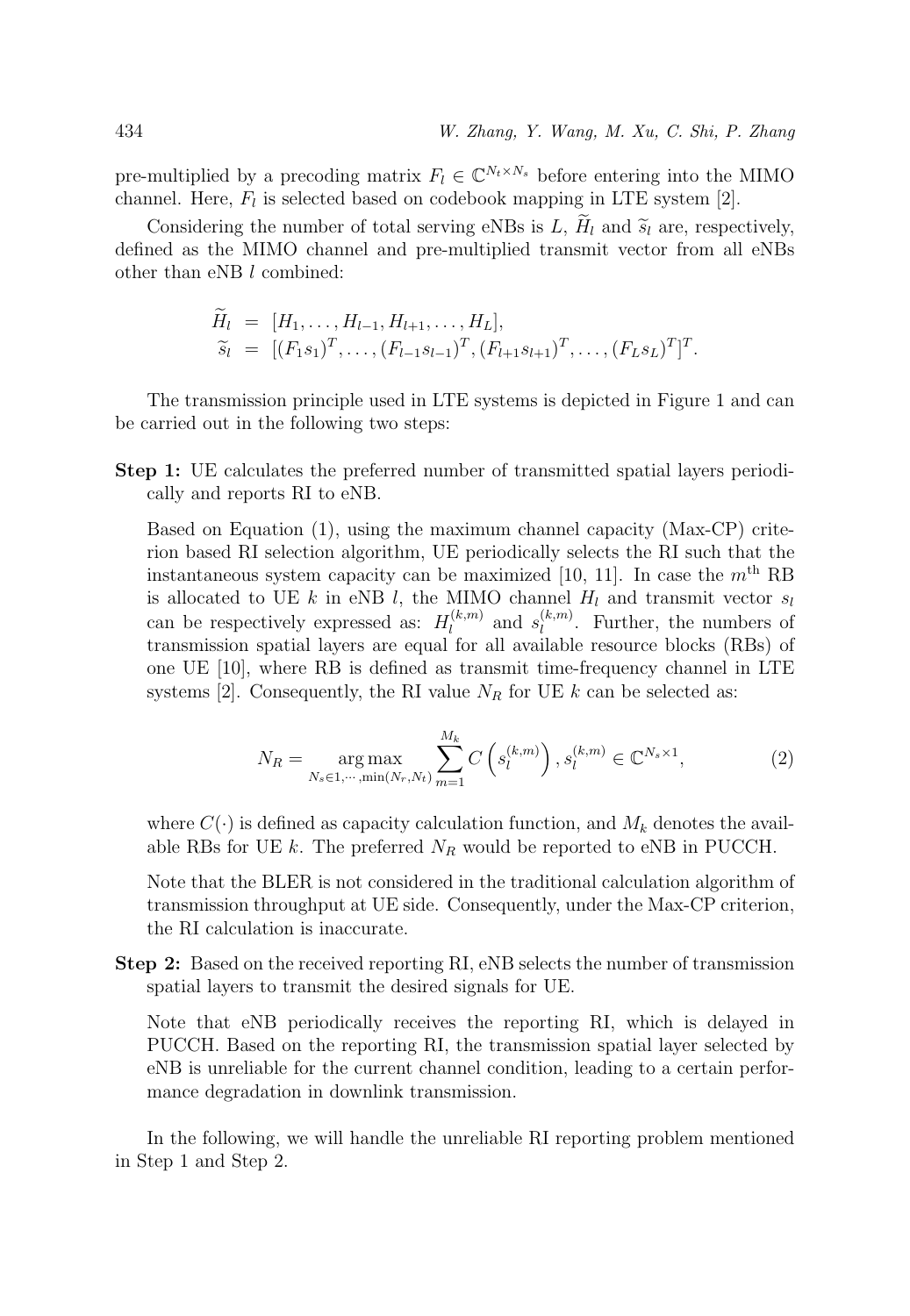## 3 ACCURATE RI SELECTION ALGORITHM

Here, we attempt to solve the unreliable measurement problem of reporting RI at UE side and investigate Step 1 in this section. Assume that the channel quality feedback carries SINR. We can obtain the received SINR  $q$  for each transmission spatial layer by using linear minimum mean square error (MMSE) receiver. For the given  $q$  in dB,  $TB(g)$  denotes the transport block (TB) corresponding to g.  $b(g)$  is denoted as the BLER of transmission for  $TB$ , and derived in the following procedure at the UE.

• Firstly, obtain the modulation and coding scheme (MCS) of  $q$ .

The mapping is between g and the  $MCS(g)$  and can be determined so as to maximize the instantaneous rate while maintaining certain target bit error rate (BER)  $BER<sub>q</sub>$  [12]. Here,  $MCS(q)$  denotes the MCS of the given g.

• Secondly, taking the derived  $MCS(g)$  and g into consideration, obtain  $b(g)$  for each transmission spatial layer.

Given  $MCS(g)$  and  $BER_q$ , the mapping is between g and  $b(g)$  in this procedure, which will be determined according to the curve of system to link level interface [13].

Consequently,  $b(q)$  is finally obtained and the actual transmission throughput can be written as:

$$
T\left(g_1^{(2)}, g_2^{(2)}\right) = \sum_{j=1}^2 \left(1 - b\left(g_j^{(2)}\right)\right) T B\left(g_j^{(2)}\right) \tag{3}
$$

where  $g_1^{(2)}$  and  $g_2^{(2)}$  represent the SINR of the first and second spatial layer, respectively. Otherwise, in case the number of transmission spatial layer is one, the actual transmission throughput for this layer can be written as:

$$
T\left(g_1^{(1)}\right) = \left(1 - b\left(g_1^{(1)}\right)\right) T B\left(g_1^{(1)}\right). \tag{4}
$$

where  $g_1^{(1)}$  denotes the SINR for one spatial layer.

As defined in [10], the number of transmission spatial layers is set to be equal for all available RBs occupied by one user. Under the Max-CP criterion, considering ATC algorithm from  $(5)$  and  $(6)$ , the accurate RI selection algorithm for UE k is presented as:

$$
N_R = \begin{cases} 1, & \sum_{m=1}^{M_k} T\left(g_{1,m}^{(1)}\right) > \sum_{m=1}^{M_k} T\left(g_{1,m}^{(2)}, g_{2,m}^{(2)}\right), \\ 2, & \text{otherwise.} \end{cases}
$$
(5)

$$
(5')
$$
 otherwise. (5)

where  $g_{1,m}^{(1)}$  and  $g_{j,m}^{(2)}$ , j = 1, 2 represent the SINR of the first and second spatial layer for  $m<sup>th</sup>$  RB, respectively. Using the proposed accurate RI selection algorithm, we have the following proposition.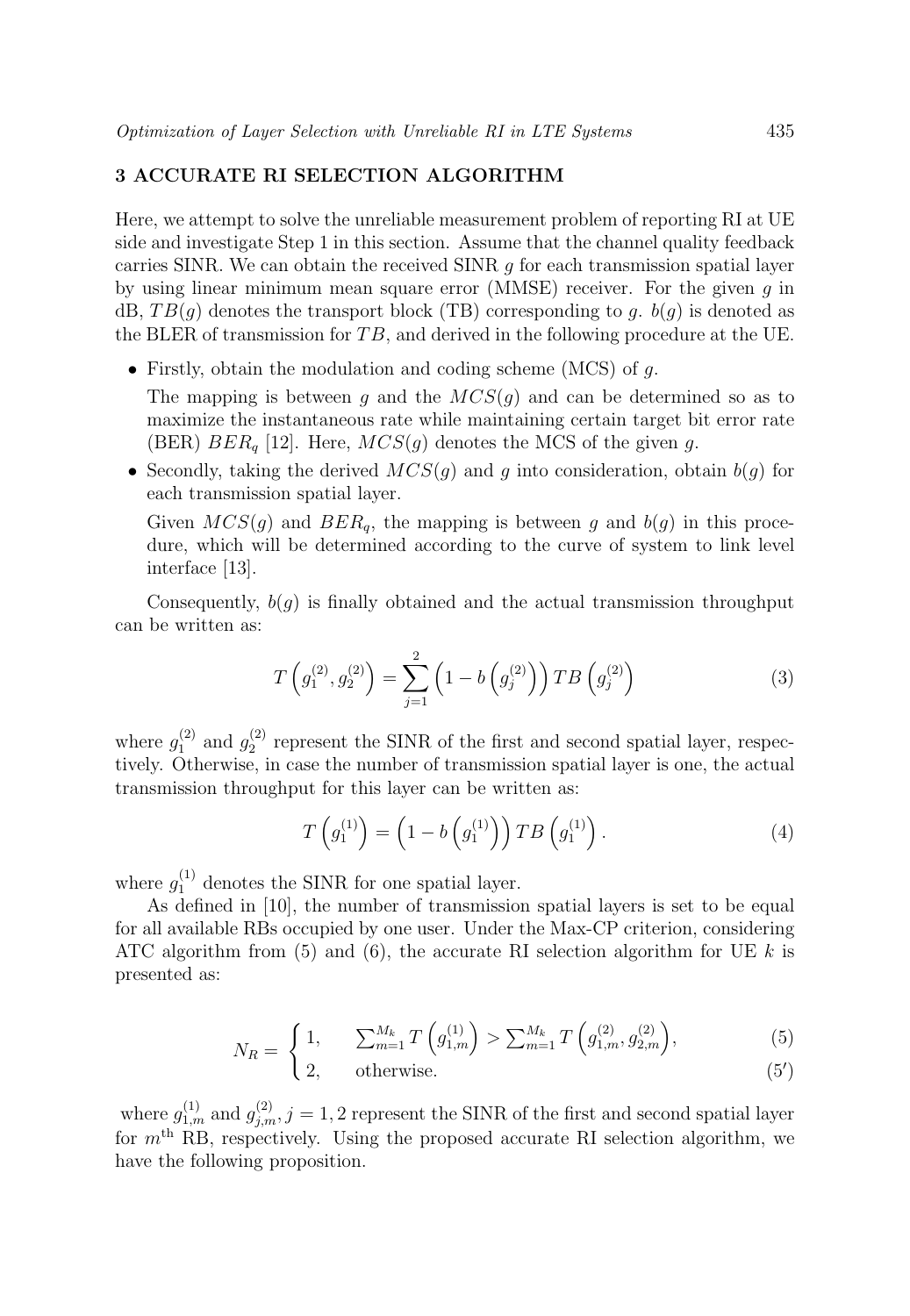**Proposition 1.** In low received SINR regime, the preferred value of  $N_R$  is 1. In high received SINR regime, the preferred value of  $N_R$  is 2.

Detailed proof of Proposition 1 is given in Appendix A. The regions of low and high received SINRs can be derived through system-level simulation in Section 4.

After the above-mentioned procedure, the reporting RI is periodically obtained from Equations (5) and (5'), and reported to eNB in PUCCH.

#### 4 CQI ADJUSTMENT SCHEME FOR SPATIAL LAYER SELECTION

Here, we attempt to solve the unreliable measurement and feedback problem of reporting RI jointly at eNB side and investigate Step 2 in this section. Note that the reporting RI is unutilized at eNB side in this case. We implement the CQI adjustment scheme for spatial layer selection, which can be processed in the following procedure:

• Firstly, adjust CQI based on ACK/NACK history to achieve a certain target BLER in each transmission time interval (TTI). We consider the downlink system with  $M_k$  available RBs at the  $k^{\text{th}}$  active users. Using EESM algorithm, we can derive the equivalent SINR  $g^*$  of  $M_k$  RBs for each transmitted spatial layer. With respect to CQI offset  $\triangle$ ,  $b(g^*)$  can be modified as:

$$
b(\Delta) = b(g^* + \Delta). \tag{6}
$$

The CQI offset  $\Delta$  is adjusted to achieve  $b^*$  by minimizing the mean-squared error (MSE) between  $b(\triangle)$  and the target BLER  $b^*$  [14], which can be written as:

$$
f(\Delta) = \min_{\Delta} |b(\Delta) - b^*|^2. \tag{7}
$$

Since the long term BLER  $b(\Delta)$  is difficult to derive, we can estimate  $b(\Delta)$ using the ACK/NACK history within a sliding window of size  $w$  in each TTI. Let  $t_n$  denote the starting time of the  $n<sup>th</sup>$  window for CQI offset update with  $t_1 = 1$ .  $X(t)$  and  $Y(t)$  denote the status of the first transmission ACK and NACK in subframe t, respectively. In case the transmission ACK is received at eNB,  $X(t) = 1$ ; otherwise,  $X(t) = 0$ . In case the transmission NACK is received at eNB,  $Y(t) = 1$ ; otherwise,  $Y(t) = 0$ . Given  $t_n$ ,  $t_{n+1}$  is chosen such that the number of transmissions between  $t_{n+1}$  and  $t_n+1$  is w, i.e.,  $\sum_{t_n+1}^{t_{n+1}} (X(t)+Y(t)) =$ w.  $b(\triangle)$  is then estimated by

$$
\hat{b}(\triangle) = \frac{\sum_{t_n+1}^{t_{n+1}} Y(t)}{w},\tag{8}
$$

in which  $\hat{b}(\triangle)$  denotes the short term BLER. To solve Equation (9), we use the gradient descent method:

$$
\triangle_{n+1} = \triangle_n - \left(\hat{b}(\triangle_n) - b^*\right),\tag{9}
$$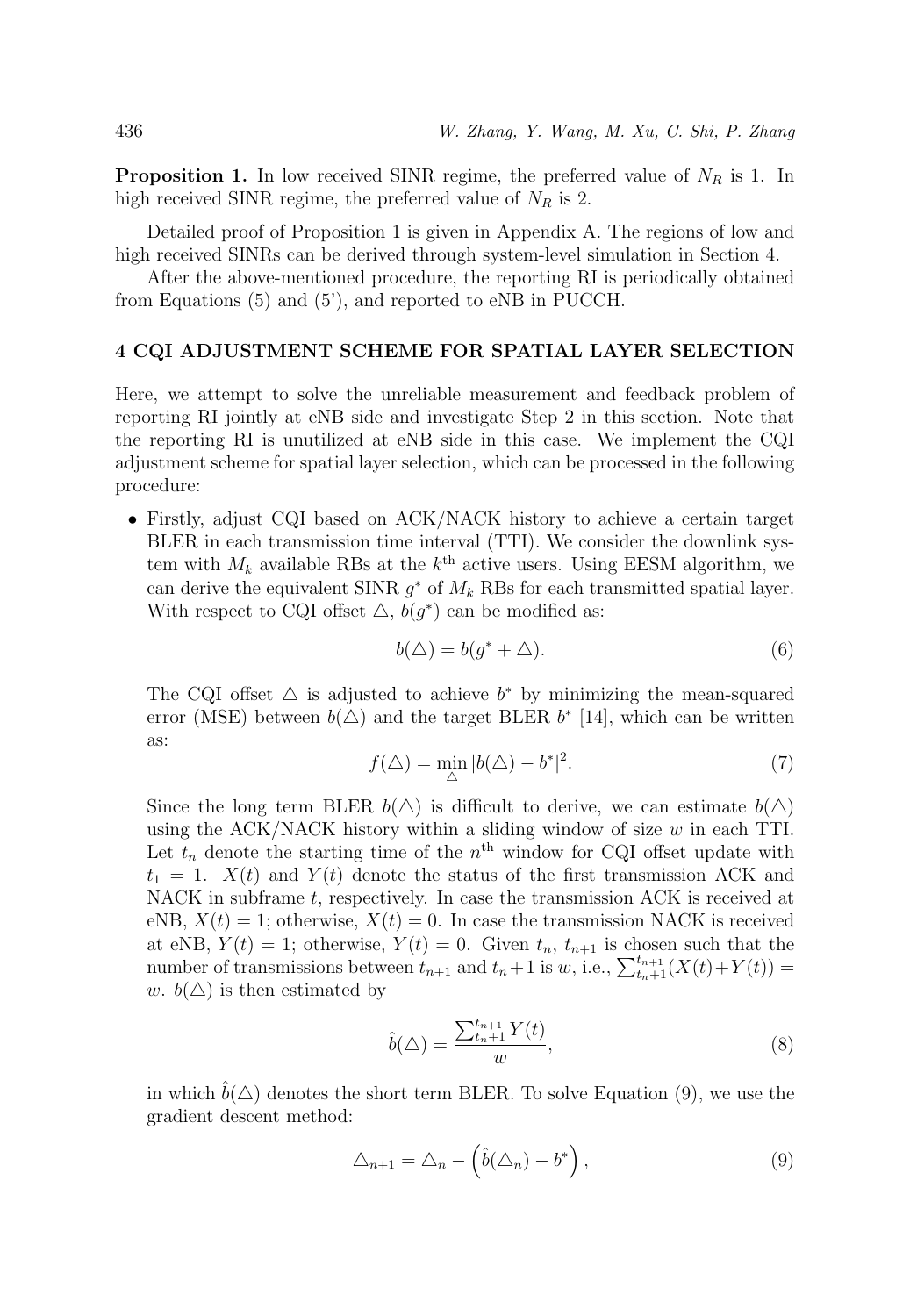where  $\Delta_n$  denotes the CQI offset at the  $n<sup>th</sup>$  iteration. Note that in case the number of transmission spatial layers are two,  $(8)$ – $(11)$  are processed for the first and second spatial layer separately. The value of target BLER  $b^*$  is equal for the two layers, while  $\Delta_j^{(2)}$ ,  $j = 1, 2$  and  $\Delta_1^{(1)}$  denote, respectively, the CQI offset for  $g_j^{(2)}$  and  $g_1^{(1)}$ . According to [14], we can show that there exists a constant  $0 < \eta < 1$  such that

$$
|E\{\Delta_{n+1}\} - \Delta^*| < \eta \, |E\{\Delta_n\} - \Delta^*| \,. \tag{10}
$$

Therefore,  $E{\{\Delta_{n+1}\}}$  converges to  $\Delta^*$  exponentially. As provided in [15],  $E\{(\Delta_n - \Delta^*)\}\$ also converges. Since previous two results concern the convergence of  $\Delta_n$ , by using the martingale inequality [16], we have

$$
\mathbb{P}\{\lim_{n \to \infty} \frac{1}{n} \sum_{i=1}^{n} \hat{b}_i(\Delta_i) = b^*\} = 1.
$$
 (11)

Consequently, the time average  $\hat{b}(\Delta_n)$  converges. From ATC algorithm presented in (5) and (6), under the Max-CP criterion, the system throughput of the  $k^{\text{th}}$  user can be written as:

$$
\int_{m=1}^{M_k} \sum_{j=1}^{2} (1 - b^*) T B \left( g_{j,m}^{(2)} + \Delta_j^{(2)} \right), \qquad N_s = 2 \tag{12}
$$

$$
T_k(b^*) = \begin{cases} \sum_{M_k}^{m=1} f^{j=1} \\ \sum_{m=1}^{M_k} (1-b^*) T B \left( g^{(1)}_{1,m} + \Delta_1^{(1)} \right) . & N_s = 1 \end{cases}
$$
 (12')

• Secondly, find the throughput optimal target BLER. To maximize the system throughput, the optimization problem can be expressed as:

$$
\hat{b}^* = \arg \max_{b^*} \sum_{k=1}^K T_k(b^*). \tag{13}
$$

The optimal target BLER  $\hat{b}^*$  can be obtained by sweeping through different values of  $b^*$ , which means when  $b(\triangle)$  converges to  $\hat{b}^*$ , the system throughput is maximized. After that,  $\hat{b}^*$  is utilized as the throughput optimal target BLER for spatial layer selection.

Let  $T_k^{(1)}(\hat{b}^*)$  and  $T_k^{(2)}(\hat{b}^*)$  denote the system throughput of the  $k^{\text{th}}$  user for  $N_s = 1$ and  $N_s = 2$ , respectively. The number of transmission spatial layers for user k is selected as:

$$
N_s = \begin{cases} 1, & T_k^{(2)} \left(\hat{b}^* \right) > T_k^{(1)} \left(\hat{b}^* \right), \\ 2, & \text{otherwise} \end{cases}
$$
 (14)

$$
\begin{cases}\n2, & \text{otherwise.} \n\end{cases} (14')
$$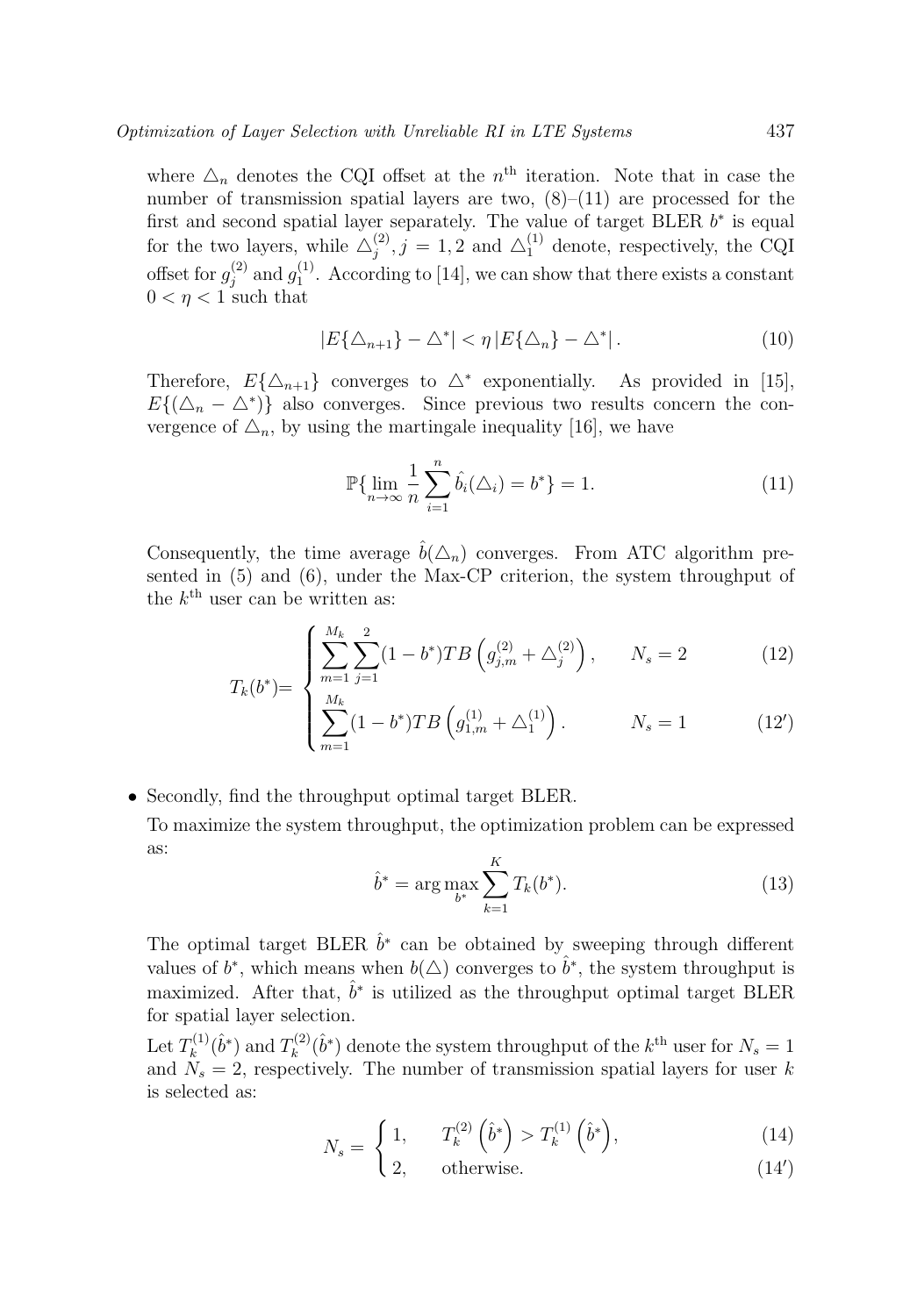After the above-mentioned procedure, eNB transmits the desired signals for totally K UEs in the preferred transmission spatial layers derived in each TTI. To verify the efficacy of our proposed CQI adjustment scheme for spatial layer selection and accurate RI selection algorithm, the simulation results are presented in the following section.

## 5 SIMULATION RESULTS AND DISCUSSIONS

We evaluate the performance of the optimization selection schemes for transmission spatial layers using a LTE system level simulator, and compare with no optimization scenarios. The channel modeling parameters, including fast fading, shadow fading and path loss models are set based on ITU channel model [8, 17]. To verify the efficacy of our optimization algorithm for spatial layer selection in both outdoor and indoor environment, we consider two evaluation scenarios: Indoor Hotspot (InH) and Rural Macro (RMa) models. All the simulation parameters, including transmit power, topology of the two evaluation scenarios, etc., are set based on [8] and partly presented in Table 1 and Table 2, respectively. Monte Carlo simulation is performed for each subframe and iterated over the total of 1 000 subframes.

| Parameter                         | Value               |
|-----------------------------------|---------------------|
| Inter-cell distance               | $1732 \,\mathrm{m}$ |
| System bandwidth                  | $10\,\mathrm{MHz}$  |
| Number of available RBs           | 50                  |
| Total eNB Tx power                | $46\,\mathrm{dBm}$  |
| Number of eNBs/sectors            | $19/19*3$           |
| Distribution of UEs served by eNB | randomly            |
| Minimum separation UE to eNB      | $35 \,\mathrm{m}$   |
| Receive method                    | <b>MMSE</b>         |

Table 1. Simulation parameters of InH model

| Parameter                         | Value              |
|-----------------------------------|--------------------|
| Inter-cell distance               | $60 \,\mathrm{m}$  |
| System bandwidth                  | $20\,\mathrm{MHz}$ |
| Number of available RBs           | 100                |
| Total eNB Tx power                | $21\,\mathrm{dBm}$ |
| Number of eNBs/sectors            | $2/2 * 1$          |
| Distribution of UEs served by eNB | randomly           |
| Minimum separation UE to eNB      | 3 <sub>m</sub>     |
| Receive method                    | <b>MMSE</b>        |

Table 2. Simulation parameters of RMa model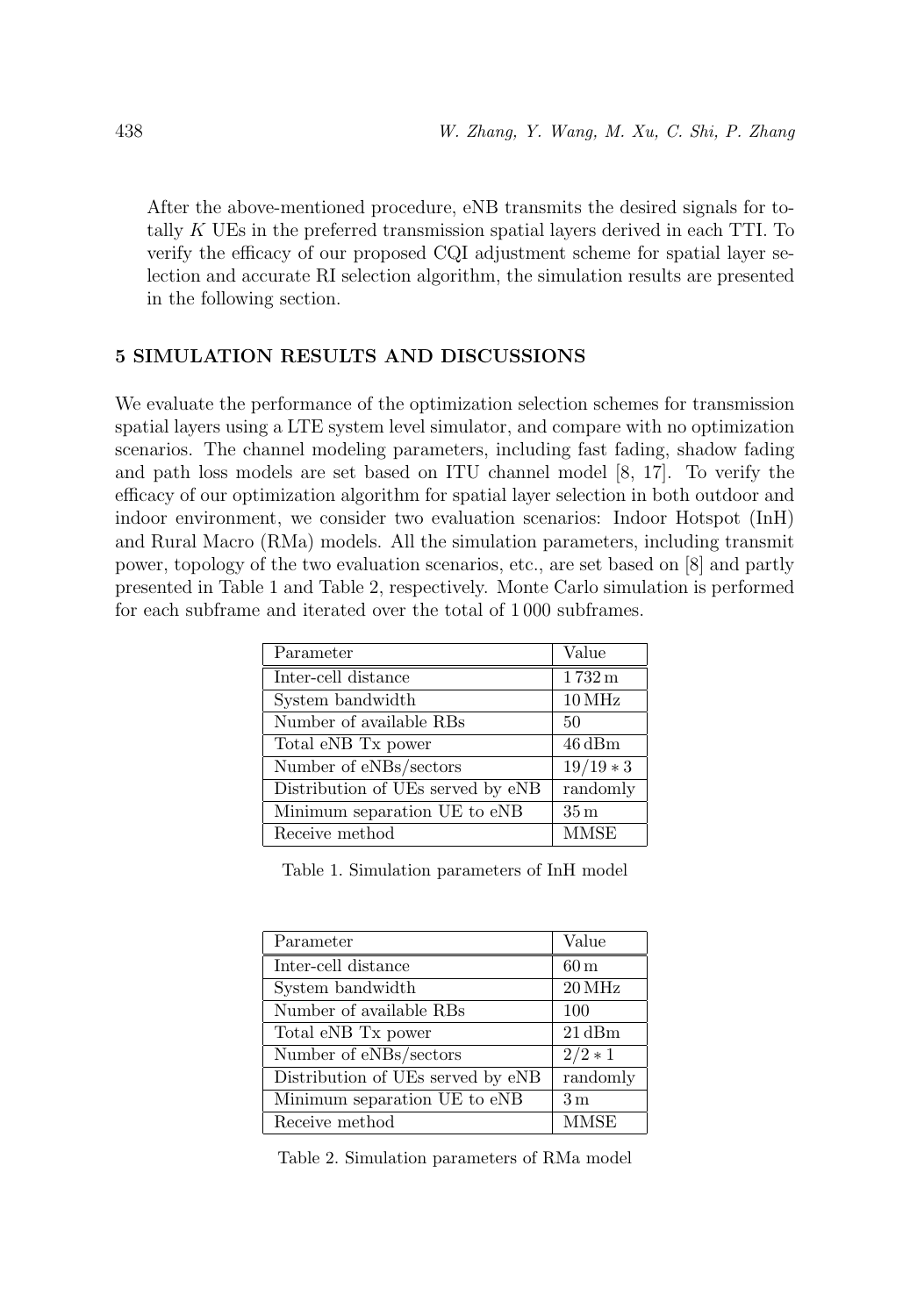The number of UEs distributed per sector is set by  $K = 10$  in the region of each eNB. Full buffer traffic model is utilized and UEs are scheduled by the channel aware proportionally fair (PF) algorithm. Using the accurate RI calculation algorithm, we derive that in case the values of both  $g_1^{(2)}$  and  $g_2^{(2)}$  are lower than  $-8$  dB,  $N_{R_2} = 1$ is set to be constant in LTE systems. In case the values of both  $g_1^{(2)}$  and  $g_2^{(2)}$  are higher than 25dB,  $N_R = 2$  is selected accordingly.

Table 3 and Table 4 compare the achieved BLER using the CQI adjustment for spatial layer selection in InH and RMa scenarios, respectively, where the target BLER varies from  $2\%$  to  $20\%$ . The spectral efficiency is defined as the sum of average throughput per unit bandwidth per second supported by a cell's eNB [8]. According to [14], for simplicity and without loss of generality, we only need to analyses statistical data of one UE.

| Target BLER | Achieved BLER | Spectral Efficiency |
|-------------|---------------|---------------------|
| $2\%$       | $3.44\%$      | 3.03219             |
| $5\%$       | $6.38\%$      | 3.100385            |
| $10\%$      | 11.23%        | 2.984931            |
| $15\%$      | $16.16\,\%$   | 2.801933            |
| $20\%$      | 21.07%        | 2.651841            |

Table 3. The achieved BLER and spectral efficiency for InH scenarios

| Target BLER | Achieved BIER | Spectral Efficiency |
|-------------|---------------|---------------------|
| $2\%$       | $3.64\%$      | 1.124               |
| $5\%$       | $6.53\%$      | 1.185               |
| $10\%$      | $11.15\%$     | 1.375               |
| $15\%$      | 16.77%        | 1.223               |
| $20\%$      | 22.07%        | 1.143               |

Table 4. The achieved BLER and spectral efficiency for RMa scenarios

From Table 3 and Table 4, we can observe that the optimal target BLER  $\hat{b}^*$  is 5 % in InH scenarios and 10 % in RMa scenarios, respectively.

For InH scenarios, the downlink spectral efficiency performance of the optimization selection schemes for transmission spatial layers is evaluated by comparing with no optimization scenarios in Figure 2. In the baseline scheme, no optimization scheme is utilized to solve the unreliable RI measurement and feedback problem. In case the period interval of RI feedback is 1ms, only the feedback delay is taken into consideration. It is observed that using the CQI adjustment scheme for spatial layer selection, the downlink average spectral efficiency is improved significantly; and compared with the baseline scheme, the system performance is better via using the accurate RI selection algorithm.

In Figure 3, the comparisons are illustrated among the optimization schemes and no optimization scheme for RMa scenarios. Intuitively, the performance improvement is more significant than InH scenarios. It is observed that using CQI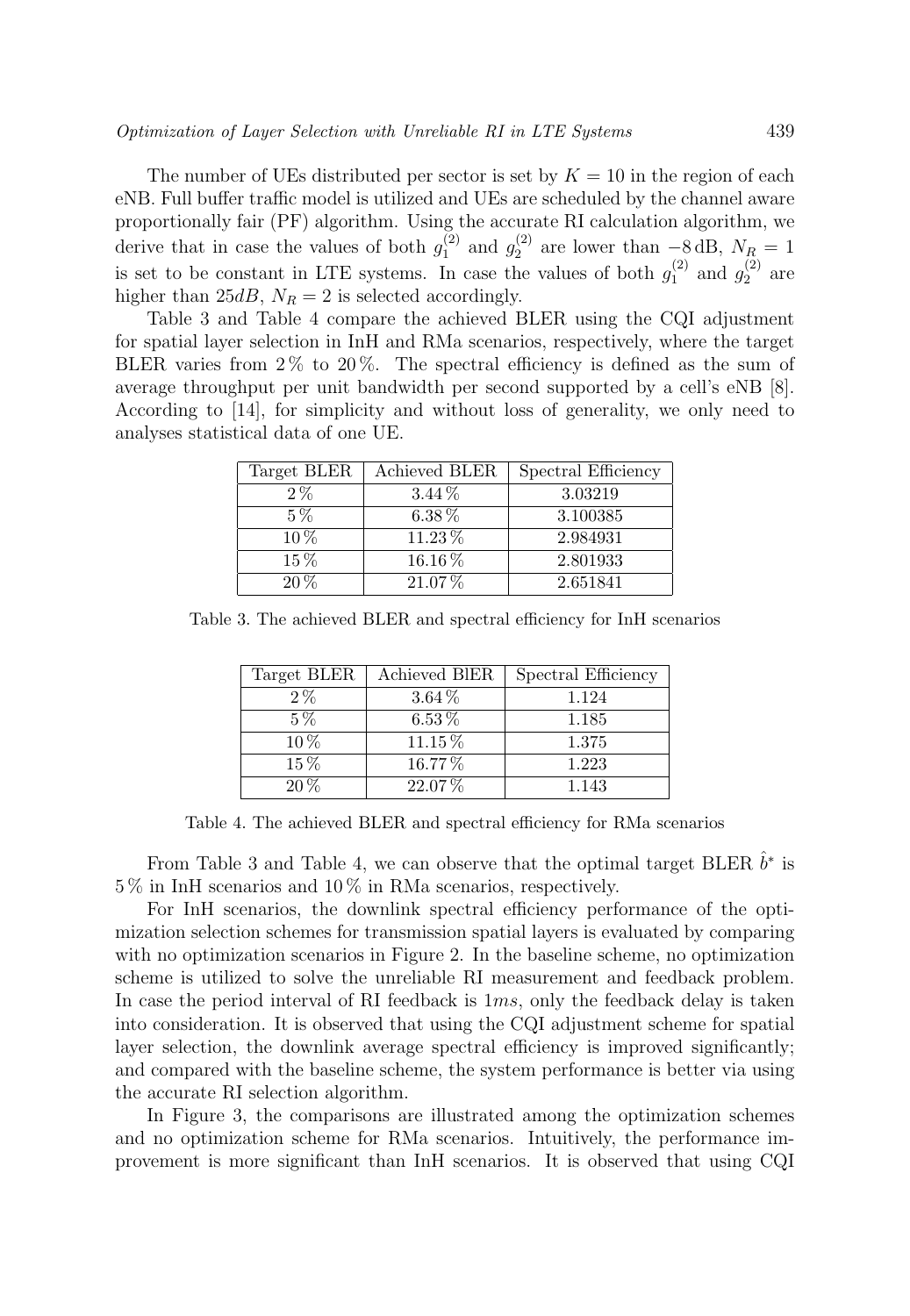

Figure 2. Downlink average spectral efficiency for InH scenarios

adjustment scheme for spatial layer selection, the downlink average spectral efficiency is about  $20\%$  higher than baseline scheme, and  $5\%$  higher than the accurate RI selection algorithm. Using the RI selection algorithm at UE side, the average spectral efficiency performance is improved by  $10\,\%-15\,\%$  with respect to the different RI feedback intervals.

Therefore, the CQI adjustment scheme for transmission spatial layer selection is effective to improve system performance, and the accurate RI selection algorithm can be implemented at UE side effectively.

## 6 CONCLUSION

In this paper, we investigate the optimization of transmission spatial layer selection with unreliable RI in downlink LTE systems. Considering the BLERs for different spatial layers, we firstly propose ATC algorithm which can be utilized at UE side as well as at eNB side. Secondly, based on ATC algorithm, we propose an accurate RI selection algorithm to choose the preferred number of transmission spatial layers at UE side, where the corresponding RI is reported to eNB. Thirdly, we adapt transmission to achieve the throughput optimal target BLER by adjusting channel quality indicator (CQI) based on ACK/NACK history at eNB side. By substituting the derived BLER into ATC algorithm, the optimal number of transmitted spatial layers in current downlink channel is derived at eNB side. Simulation results show the accuracy of the proposed CQI adjustment scheme for transmission spatial layer and RI selection algorithm in LTE systems.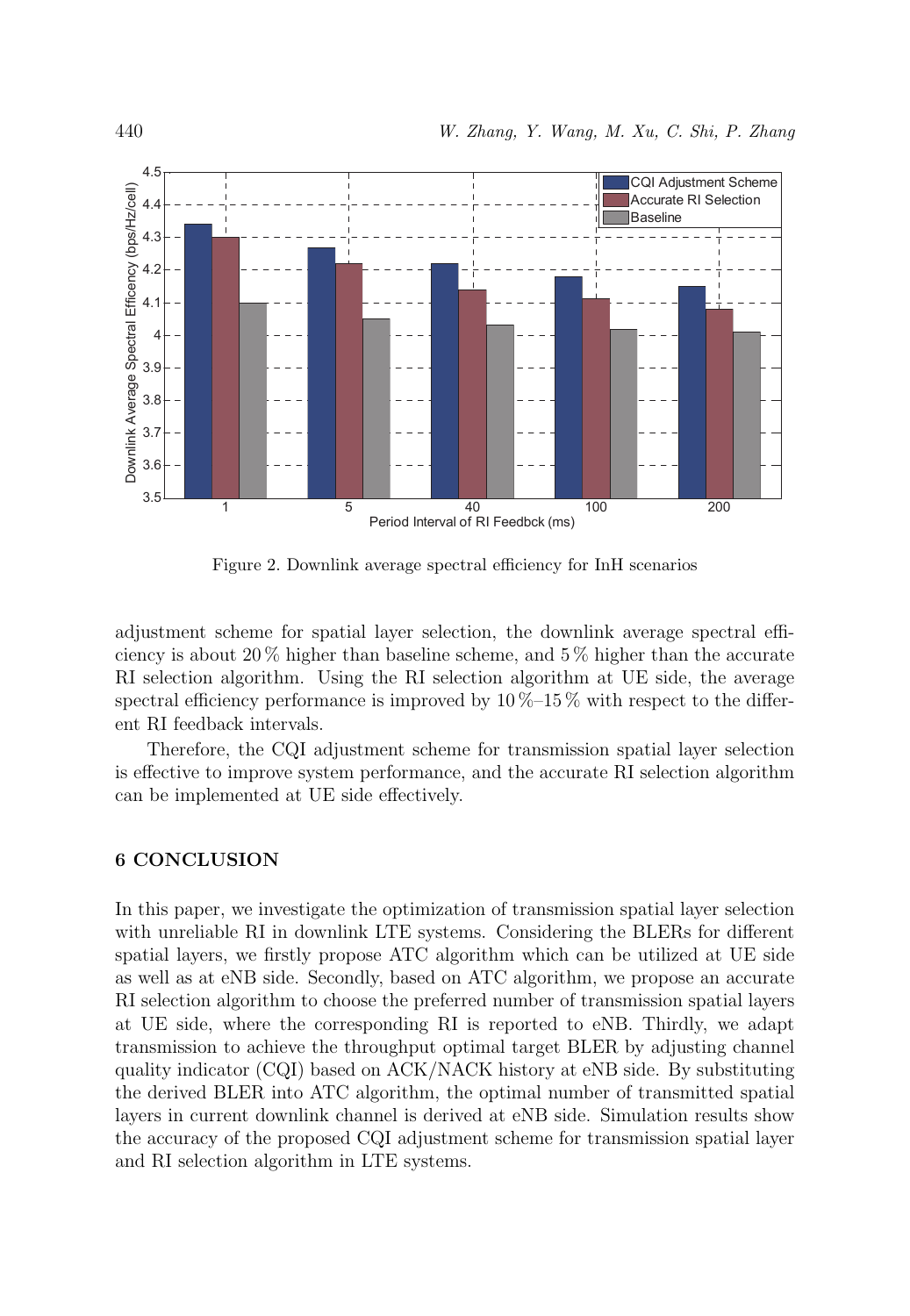

Figure 3. Downlink average spectral efficiency for RMa scenarios

#### A PROOF OF PROPOSITION 1

For simplicity and without loss of generality, we only consider a single cell distributed in OFDM-MIMO systems. Let  $H \in \mathbb{C}^{N_r \times N_t}$  denote the channel from the eNB to UE. The subcarrier specified MIMO channel capacity of each RB is given by [18]:

$$
T = \log_2 \det \left( I + \frac{P}{n} H H^H \right),\tag{15}
$$

where  $(\cdot)^H$  denotes the conjugate transposition. P and n are signal and noise power, respectively. Denote  $\gamma = \frac{P}{n}$ , and assume that eNB allocates transmission power uniformly over all transmission spatial layers. Consequently, in case the number of spatial layers is two, Equation (17) can be deduced as:

$$
T\left(g_1^{(2)}, g_2^{(2)}\right) = \sum_{i=1}^2 \log_2\left(1 + \frac{\gamma}{N_{min}}\lambda_i\right),\tag{16}
$$

where  $\lambda_1 := \max{\{\lambda_i\}}, \lambda_2 := \min{\{\lambda_i\}}, \text{ and } N_{min} := \min(N_t, N_r).$  We suppose that the channel gain for the first and second spatial layer is  $\lambda_1$  and  $\lambda_2$ , respectively, which further implies that  $g_1^{(2)} = \frac{\gamma}{2}\lambda_1$  and  $g_2^{(2)} = \frac{\gamma}{2}\lambda_2$ .

Otherwise, in case the number of spatial layers is one, Equation (17) can be deduced as:

$$
T\left(g_1^{(1)}\right) = \log_2\left(1 + \gamma \lambda_1\right),\tag{17}
$$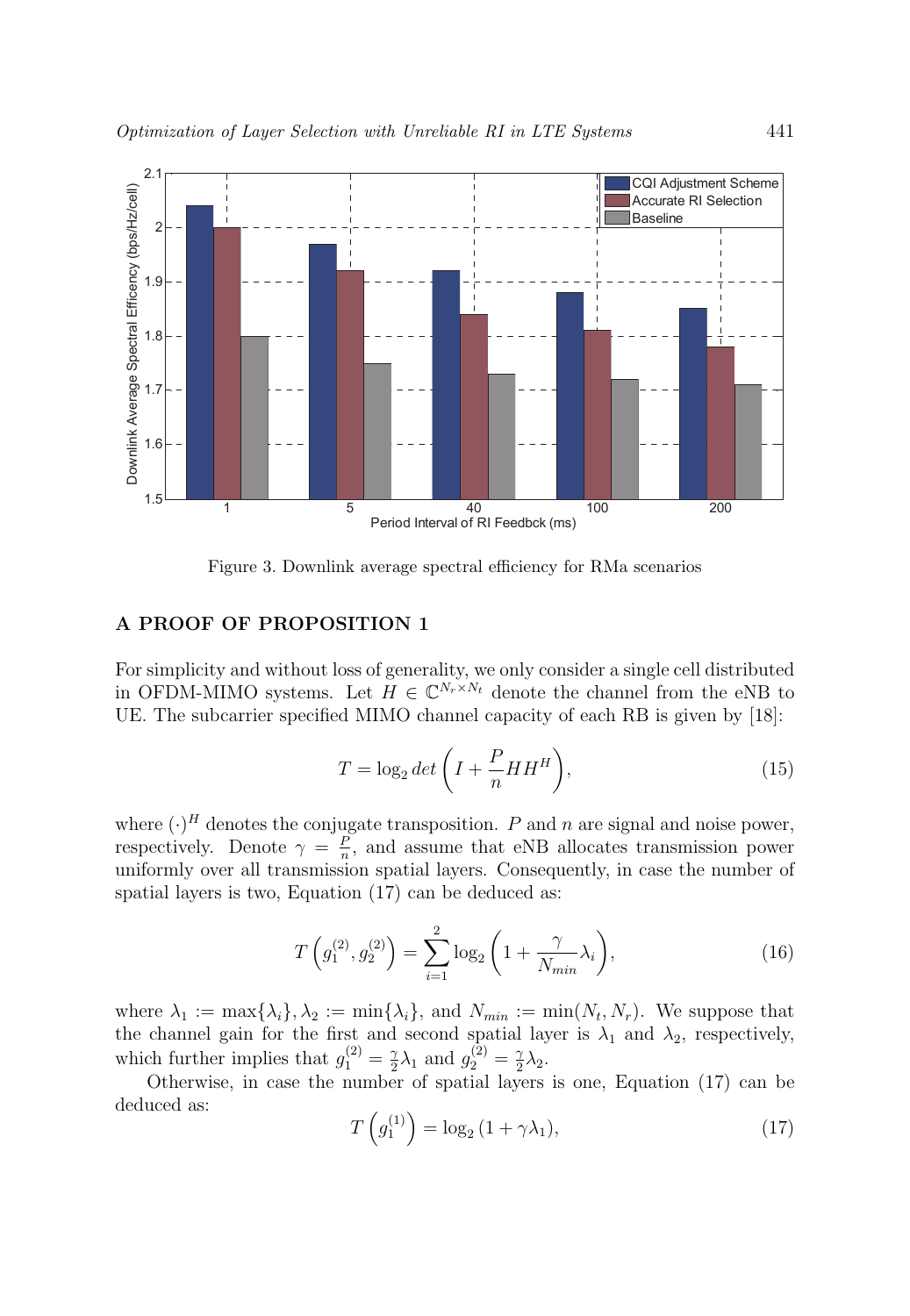where the transmit power of the second spatial layer is set to 0, which further implies that  $g_1^{(1)} = \gamma \lambda_1$ .

According to [19], the differences between  $T(g_1^{(2)}, g_2^{(2)})$  and  $T(g_1^{(1)})$  are determined by the system channel correlation degree. The relative condition number of  $HH^H$ is exploited to quantify the channel correlation degree in [18] and can be expressed as:

$$
\mathcal{K} = \frac{\lambda_1}{\lambda_2}.\tag{18}
$$

In case the number of spatial layers is two, denote  $\mathcal{E} = det(HH^H)$ , which further implies  $\mathcal{E} = \lambda_1 \cdot \lambda_2$ . Compared with the case that the number of spatial layers is one, the MIMO channel capacity gain can be written as:

$$
\Omega = T\left(g_1^{(2)}, g_2^{(2)}\right) - T\left(g_1^{(1)}\right)
$$
  
= 
$$
\sum_{i=1}^2 \log_2\left(1 + \frac{\gamma}{2}\lambda_i\right) - \log_2\left(1 + \gamma\lambda_1\right).
$$
 (19)

From Equation (19), denote  $\mathcal{E} = \lambda_1 \cdot \lambda_2$ ; the derivative of  $\Omega$  with respect to  $\lambda_1$ can be given as follows:

$$
\frac{\partial \Omega}{\partial \lambda_1} = -\frac{\left(\frac{2\mathcal{E}}{\lambda_1^2 \gamma} + \frac{2\mathcal{E}}{\lambda_1 \gamma} + \frac{2\mathcal{E}}{\lambda_1} + \gamma \mathcal{E} + \frac{2}{\gamma}\right)}{\left(1 + \gamma \lambda_1\right) \left(1 + \frac{\gamma \mathcal{E}}{2\lambda}\right) \left(1 + \frac{\gamma \lambda_1}{2}\right)}.
$$
\n(20)

Intuitively,  $\frac{\partial \Omega}{\partial \lambda_1} < 0$ . We can derive that  $\mathcal{K} = \frac{\lambda_1^2}{\mathcal{E}}$  from (18), thus  $\Omega$  is a monotonically decreasing function with respect to  $K$ . After mathematical deduction, (19) can be simplified as:

$$
\Omega(\lambda_1) = \frac{\gamma^2 \mathcal{E}}{4} + \frac{\gamma}{2} \left( \frac{\mathcal{E}}{\lambda_1} - \lambda_1 \right). \tag{21}
$$

Letting  $\Omega(\lambda_1) = 0$ , we have

$$
\mathcal{K}_{th} = \frac{\gamma^2}{8} \mathcal{E} + \frac{\gamma}{4} \sqrt{\frac{\gamma^2}{4} \mathcal{E}^2 + 4 \mathcal{E}} + 1
$$
  
= 
$$
\frac{g_1^{(2)} g_2^{(2)}}{2} + \sqrt{\frac{g_1^{(2)} g_2^{(2)}}{2} + g_1^{(2)} g_2^{(2)}} + 1,
$$
 (22)

where  $\mathcal{K}_{th}$  denotes the threshold of relative condition number. From Equations (5) and (5'), in case  $K > K_{th}$ ,  $\Omega(\lambda_1) < 0$  and  $N_R = 1$ . Otherwise  $\Omega(\lambda_1) > 0$  and  $N_R = 2$ .

In case  $g_1^{(2)} \to 0$  and  $g_2^{(2)} \to 0$ , which further implies  $g_1^{(1)} \to 0$ , the value of  $K_{th}$ approximates to 1 according to (22). From (18), it follows that  $K > 1$ , and this further implies that  $\Omega < 0$ ,  $N_R = 1$ .

In case the values of  $g_1^{(2)}$ ,  $g_2^{(2)}$  and  $g_1^{(1)}$  are in high regime, the value of  $\mathcal{K}_{th}$  is large intuitively, leading to a smaller probability of the condition that  $K > K_{th}$ . This further implies that  $\Omega > 0$  and  $N_R = 2$ .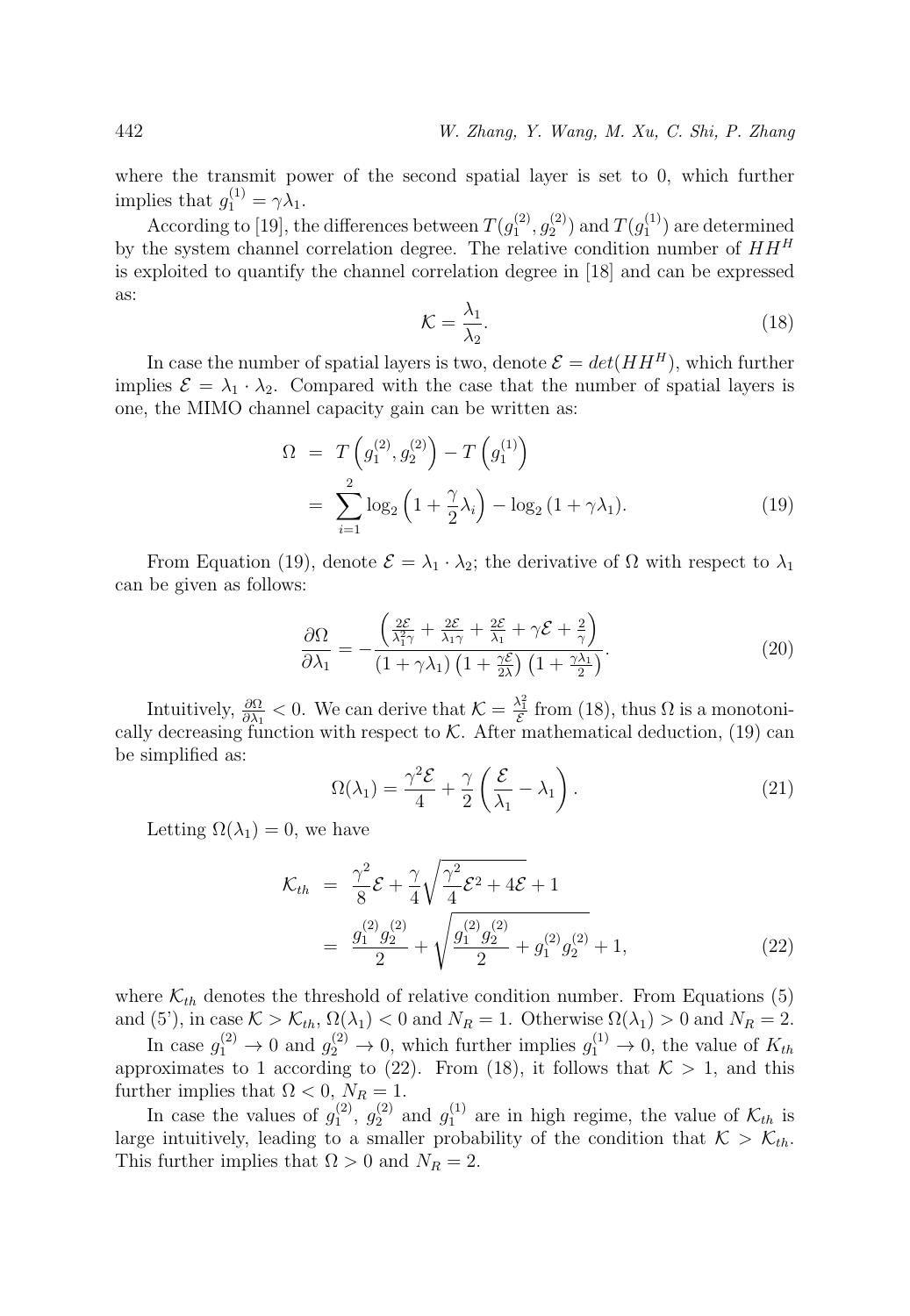#### Acknowledgment

This work is supported by the EU FP7 S2EuNet project (247083), National Nature Science Foundation of China (NSF61121001), Program for New Century Excellent Talents in University (NCET-10-0242) and Huawei company.

#### REFERENCES

- [1] Zyren, J.—McCoy, W.: Overview of the 3GPP Long Term Evolution Physical Layer. Freescale Semiconductor, Inc., white paper, 2007.
- [2] 3GPP TS 36.213, Physical Layer Procedures for E-UTRA. v9.1.0, May 2010; ftp: //ftp.3gpp.org.
- [3] 3GPP TS 36.211, Physical Channels and Modulation for E-UTRA. v9.1.0, March 2010; ftp://ftp.3gpp.org.
- [4] Zarakovitis, C.—Ni, Q.—Skordoulis, D.—Hadjinicolaou, M.: Power-Efficient Cross-Layer Design for OFDMA Systems with Heterogeneous QoS, Imperfect CSI and Outage Considerations. IEEE Transactions on Vehicular Technology, 2011, No. 99, pp. 1.
- [5] Bai, Z.—Spiegel, C.—Bruck, G.—Jung, P.—Horvat, M.—Berkmann, J.— Drewes, C.—Gunzelmann, B.: On the Physical Layer Performance with Rank Indicator Selection in LTE/LTE-Advanced System. In Personal, Indoor and Mobile Radio Communications Workshops (PIMRC Workshops) 2010, pp. 393–398.
- [6] Schwarz, S.—Mehlfuhrer, C.—Rupp, M.: Calculation of the Spatial Preprocessing and Link Adaption Feedback for 3GPP UMTS/LTE. 6<sup>th</sup> Conference on Wireless Advanced (WiAD) 2010, pp. 1–6.
- [7] Schwarz, S.—Wrulich, M.—Rupp, M.: Mutual Information Based Calculation of the Precoding Matrix Indicator for 3GPP UMTS/LTE. International ITG Workshop on Smart Antennas (WSA) 2010, pp. 52–58.
- [8] ITU-R Rep. M.2135, Guidelines for evaluation of radio interface technologies for IMT-Advanced, July 2009.
- [9] Cheng, P.—Tao, M.—Zhang, W.: A New SLNR-Based Linear Precoding for Downlink Multi-User Multi-Stream MIMO Systems. Communications Letters, Vol. 14, 2010, No. 11, pp. 1008–1010.
- [10] 3GPP TS 36.101, User Equipment (UE) Radio Transmission and Reception for E-UTRA. v9.10.0, Jan. 2012; ftp://ftp.3gpp.org.
- [11] Foschini, G.—Gans, M.: On limits of Wireless Communications in a Fading Environment when Using Multiple Antennas. Wireless personal communications, Vol. 6, 1998, No. 3, pp. 311–335.
- [12] Zheng, H.—Viswanathan, H.: Optimizing the ARQ Performance in Downlink Packet Data Systems With Scheduling. IEEE Transactions on Wireless Communications, Vol. 4, 2005, No. 2, pp. 495–506.
- [13] Sawahashi, M.—Kishiyama, Y.—Morimoto, A.—Nishikawa, D.—Tanno, M.: Coordinated Multipoint Transmission/Reception Techniques for LTE-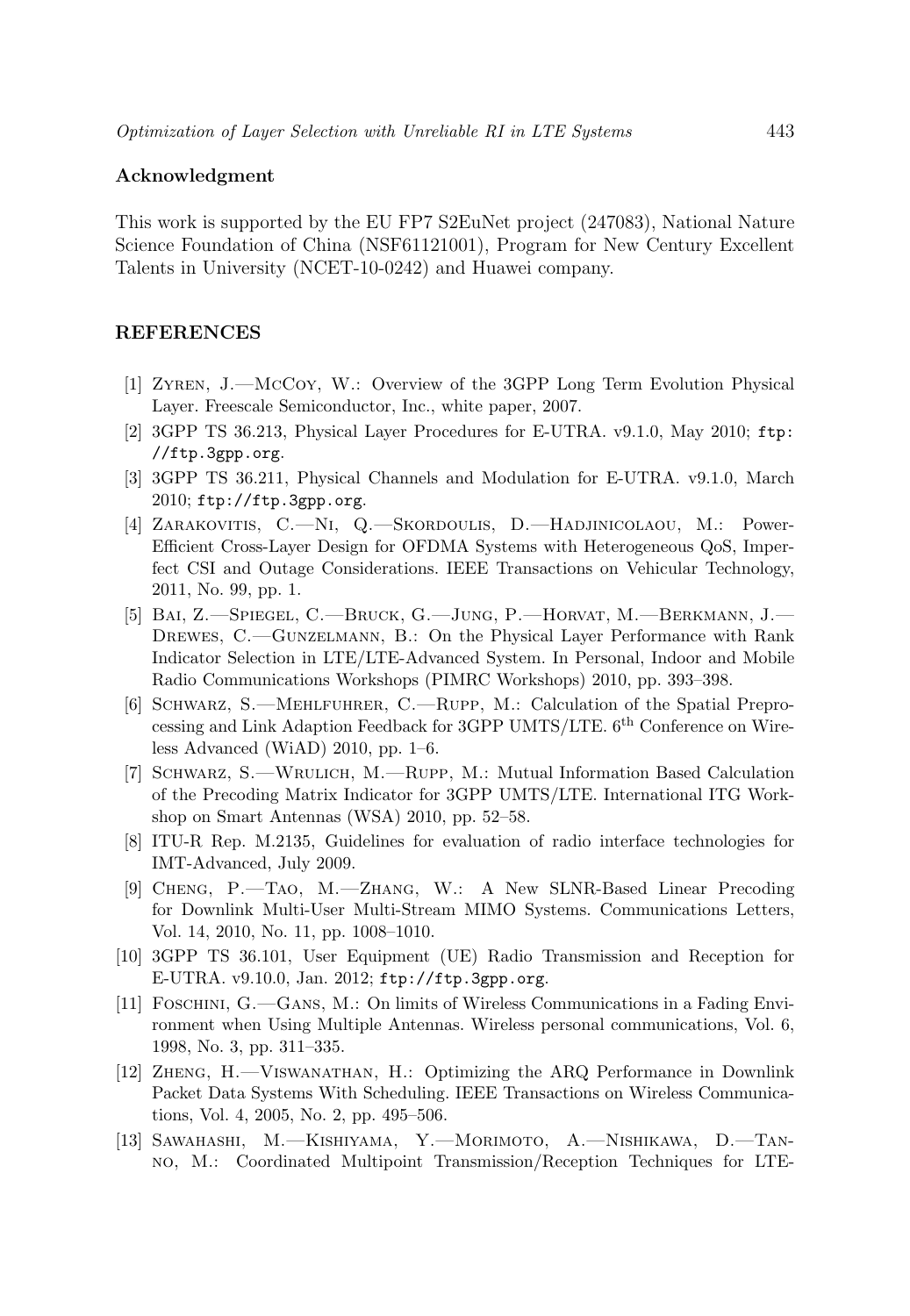Advanced [Coordinated and Distributed MIMO]. IEEE Wireless Communications, Vol. 17, 2010, No. 3, pp. 26–34.

- [14] Cui, T.—Lu, F.—Sethuraman, V.—Goteti, A.—Rao, S.—Subrahmanya, P.: Throughput Optimization in High Speed Downlink Packet Access (HSDPA). IEEE Transactions on Wireless Communications, Vol. 10, 2011, No. 2, pp. 474–483.
- [15] Kushner, H.—Yin, G.: Stochastic Approximation and Recursive Algorithms and Applications. Springer Verlag 2003.
- [16] Billingsley, P.: Convergence of Probability Measures. New York 1968.
- [17] Dahlman, E.: 3G Evolution: HSPA and LTE for Mobile Broadband. Academic Press 2008.
- [18] Tse, D.—Viswanath, P.: Fundamentals of Wireless Communication. Cambridge University Press 2005.
- [19] Yu, J.—Lin, F.—Teng, Y.—Yue, G.: MIMO-OFDM Transmission Adaptation Using Rank. 18th IEEE International Symposium on Personal, Indoor and Mobile Radio Communications 2007, pp. 1–5.



Weidong ZHANG received the B.Sc. degree in telecommunication engineering from Beijing University of Posts and Telecommunications (BUPT) in 2008. Now he is working toward his Ph.D. degree in the field of telecommunication and information systems at Wireless Technology Innovation Institute, BUPT. His research interests include femtocell technology, MIMO and dynamic radio resource management in future wireless networks.



Ying WANG received the B. Sc. and M. Sc. degrees in electronics engineering from Northwest Polytechnical University in 1998 and 2000, respectively, and her Ph. D. in circuits and systems from Beijing University of Posts and Telecommunications (BUPT) in 2003. Now she is a Professor at BUPT and a researcher at Wireless Technology Innovation Institute. Her research interests are in the area of the cooperative relaying system, radio resource management and mobility management in the beyond 3G and 3G systems.